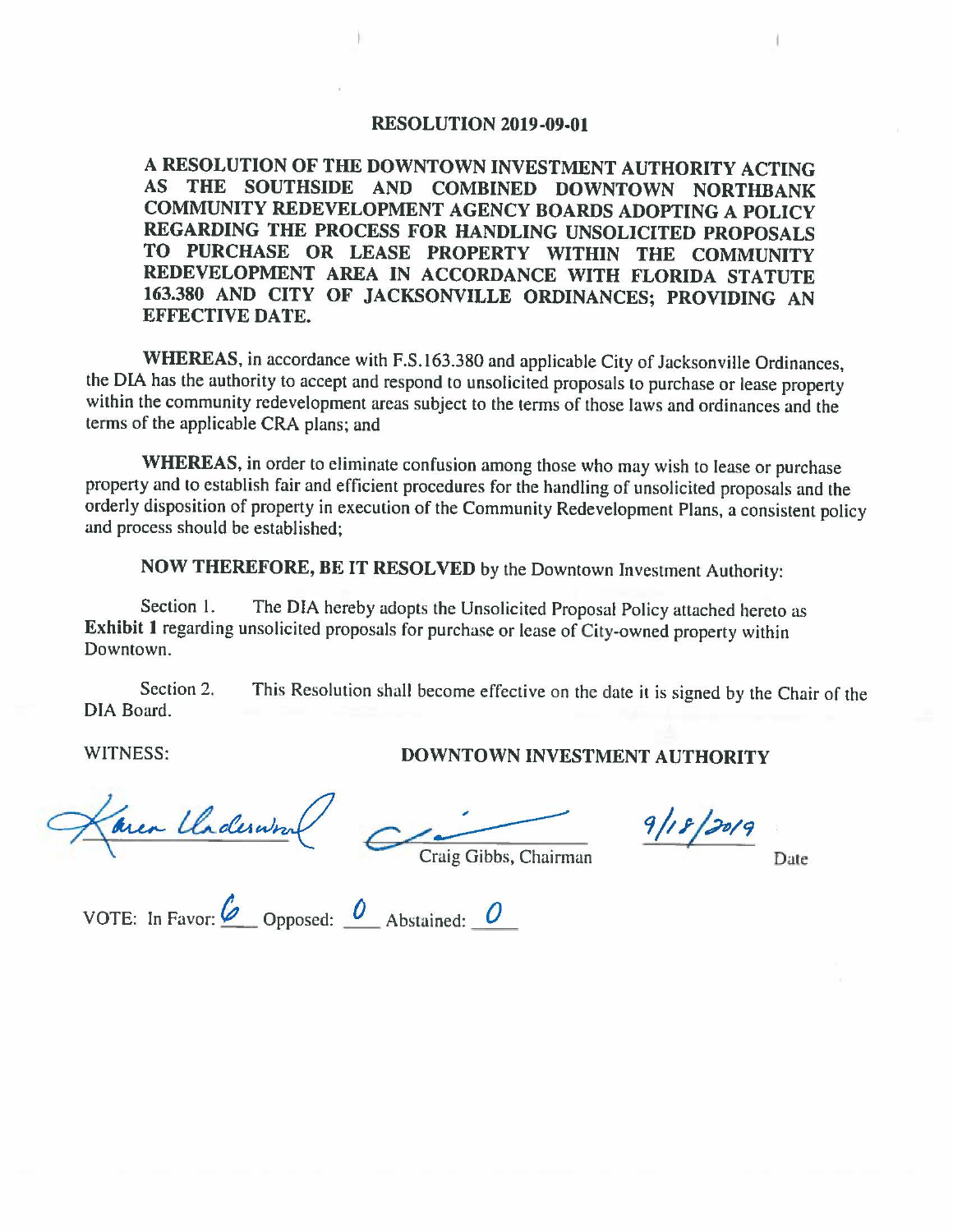# EXHIBIT 1 to 2019-09-01

# **Unsolicited Proposal Policy Downtown Investment Authority (DIA) Community Redevelopment Areas**

This Unsolicited Proposal Policy, as approved and established by the DIA Board on September 18, 2019 shall be used by the Downtown Investment Authority in reviewing and responding to unsolicited proposals regarding the purchase, lease or development of City-owned property for non-public use. (Unsolicited proposals for public use fall under FS 255.065 and policies adopted thereunder)

**Applicability: An unsolicited offer is one that is submitted to DIA by a third party without prior negotiation and support of DIA staff. This policy shall not apply to dispositions initiated by DIA pursuant to negotiation with a particular purchaser. All dispositions shall comply with the Property Disposition Policy as required by Florida Statutes.**

### **A. Offers at or above FMV and less than \$25,000.**

For proposals to purchase or lease property at or above fair market value, with a fair market value of less than \$25,000, the proposer may submit a letter of interest identifying the parcel, the purchase price offered, and the intended use of the parcel.

- a. If the DIA staff determines the sale or lease of the property and its intended use is consistent with the BID and CRA plan and applicable neighborhood plan, and is in the best interest of the CRA, the staff shall negotiate with the applicant and present a term sheet to the Board for consideration as soon as reasonable practicable.
- b. If the staff determines that the offer is not in the best interest of the CRA, they shall advise the board accordingly and recommend rejection of the offer.
- c. If the Board elects to move forward with sale, the informal notice of disposition procedure below shall be followed.
- d. If an appraisal is required by Jacksonville ordinance code, the bidder must pay for an appraisal and the sale must be at or above the fair value as determined by the appraisal. If no appraisal is required by ordinance, then the assessed value shall be used to determine fair value.

# **B. Offers below FMV or in excess of \$25,000 (require City Council approval)**

#### **1. Minimum Content of Submittal required for Consideration.**

- a. A letter of interest indicating the developer's interest and commitment to develop the parcel
- b. The developer shall submit a written detailed description of the proposed development including the types of uses, square footage of each use, and the development objectives
- c. Offer price, including any contingencies as well as the current assessed or appraised value of the property
- d. Long term benefits to the public that will be achieved if property is transferred
- e. Compatibility with the BID and applicable CRA and neighborhood plans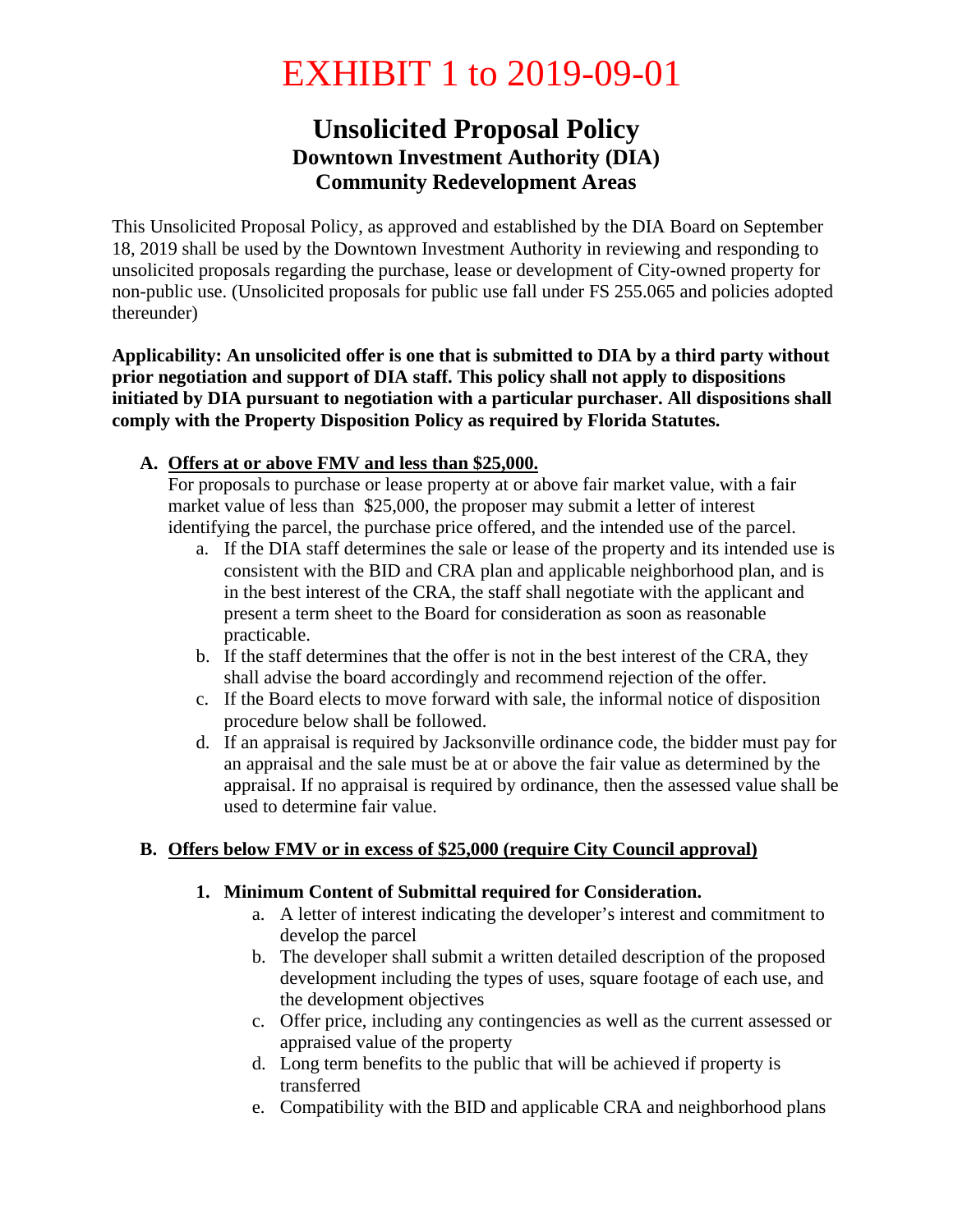- f. Any restrictions, covenants, conditions, obligations assumed by purchaser and/or DIA
- g. How it achieves the objective for the prevention of the recurrence of slum or blight
- h. Evidence of financial and legal ability to carry out proposals. Developers shall submit a financial plan for the proposal including acquisition costs; site development and building construction costs; professional fees; sources and amounts of equity, construction and permanent financing; indication of tenancy interest or commitments; and other sources of operating income as well as any incentives or improvements to be provided by the City/DIA. Developers should submit any additional information or financial data which would assist in evaluating the financial viability of the proposal (i.e., tax revenues or other income generations) and anticipated ROI. The plan should also indicate projected employment levels and construction timetable (from start to completion). A marketing plan may be required.
- i. The developer shall submit a statement of qualifications of the development team including resumes of key individuals and examples of previous development work. Qualifications of the project architect should also be submitted with examples of previous work. Please indicate whether the development team has worked together on past projects. The developer should also provide a recent certified financial statement or other satisfactory evidence of financial capacity to perform.
- j. The developer shall submit drawings illustrating the design character of the development. The submission shall include, at a minimum, a site plan indicating site location, building location, parking plan, landscaping and other uses; building elevations and floor plans and an architectural rendering of the development may be required by the staff of DIA if deemed necessary for evaluation of consistency of the proposed development.
- k. Any necessary zoning or land use changes
- l. Developer shall provide an appraisal of the property which is the subject of the offer, prepared within the preceding 90 days by a licensed Florida Appraiser. Alternatively, the developer may agree in writing to reimburse DIA for the cost of an appraisal to be secured by DIA.

#### **2. Process to be followed by DIA staff**

- a. Staff shall conduct a preliminary sufficiency review within 30 days of receipt. Staff shall have the authority to reject any proposal
	- i. That does not meet the minimum content criteria above,
	- ii. That impacts a parcel that is land banked for future use or is scheduled for an RFP, RFQ or other formal disposition/development process
	- iii. In the sole discretion of the CEO, is not in the best interest of the CRA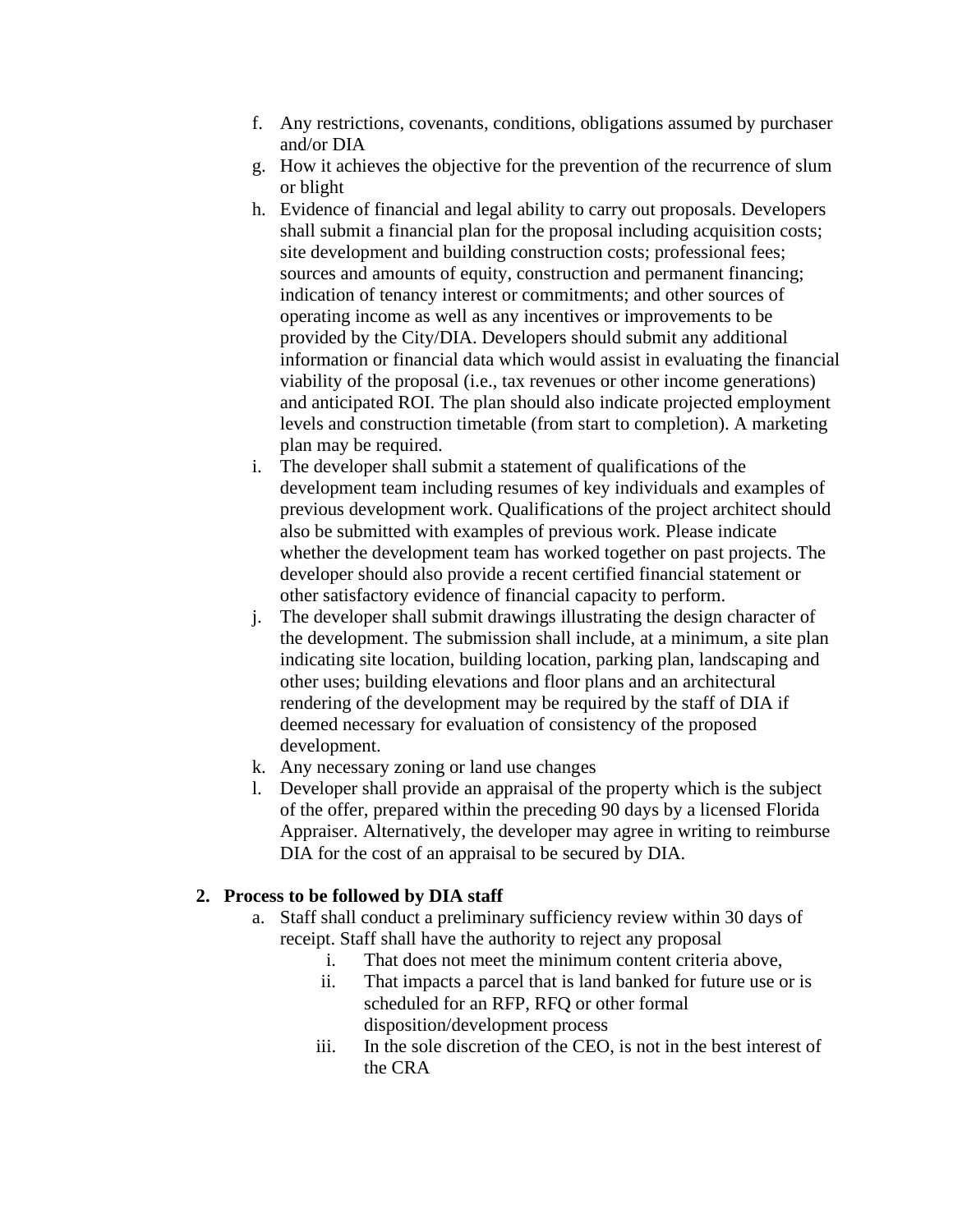- iv. At the next regularly scheduled Board meeting, the CEO shall include in his or her report, a summary of all proposals rejected pursuant to this section.
- b. If the proposal is deemed sufficient and proceeds to staff review, the applicant shall be required to submit an application review fee of One Thousand and No/100 dollars (\$1000.00) and if no appraisal was provided by developer at the time of submittal, sufficient additional funds as may be required to cover the cost of the appraisal to be obtained by DIA for the property.
- c. The DIA staff shall proceed to evaluate any proposal deemed sufficient on the following criteria:
	- i. Conformance of development proposal with CRA plans, policy and objectives.
	- ii. The qualifications and experience of the developer and project team/consultants.
	- iii. Project economics Economic feasibility of the project, revenue generation/job creation and other economic impacts.
	- iv. The overall quality of the design concept.
	- v. The financial offer and other income generated to the City.
	- vi. The overall development and construction schedule.
	- vii. Adequacy of promotion, marketing, and management plans, as applicable.
	- d. This review shall be completed as soon as reasonably practicable but no less than 120 days from receipt and the recommendation of staff shall be presented to the next Strategic Implementation Committee meeting or regularly scheduled Board meeting

#### **3. Process to be followed by Board of DIA**

If based on evaluation, the Strategic Implementation Committee recommends consideration by the Board, the Board shall make a decision to

- a. Reject the offer
- b. Negotiate with this applicant (and go to required 30 day notice period once contract terms have been agreed upon) OR
- c. Open to notice of disposition- select process to be followed

# **4. Negotiation with applicant**

a. If the Board elects to proceed with negotiation with the applicant prior to issuance of a notice of disposition, the CEO shall be authorized to enter into negotiations to refine the terms of the offer and arrive at a best and final term sheet prior to the next Board meeting. Such term sheet shall be presented to the Board at its next meeting and if approved, will form the basis for the notice of disposition.

# **5. Formal Notice of Disposition**

- a. If the Board elects to open the process to a Formal Notice of Disposition prior to negotiation, the adopted Notice of Disposition policy for Formal Disposition shall apply.
- b. Within the 30 days following such Board meeting, the Strategic Implementation Committee shall meet and establish the scope of the